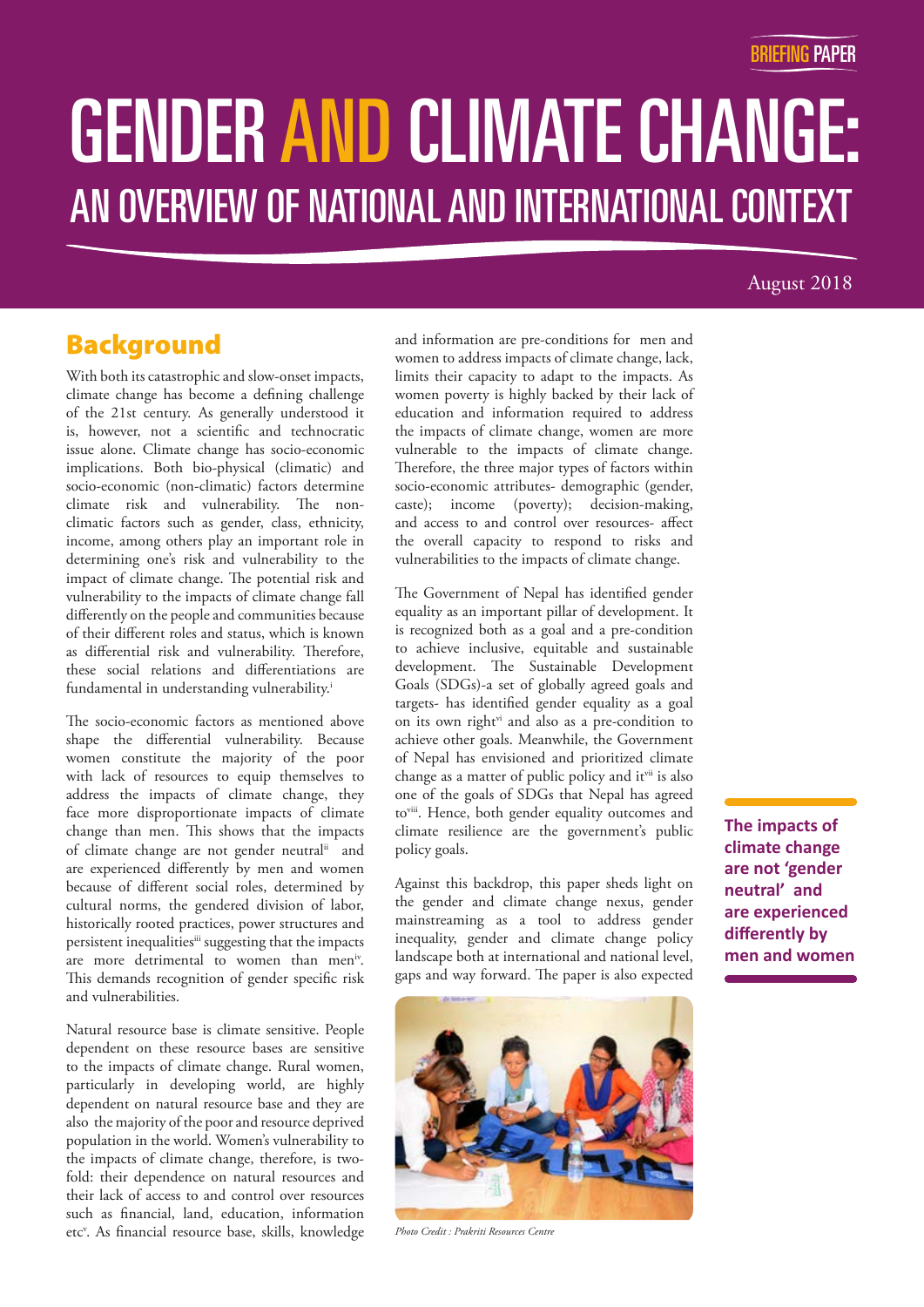to initiate a discourse on gender-responsive climate financing to tackle dual problem of gender inequality and climate change impacts.

### Climate Change and Gender Nexus

Mostly, rural population in Nepal is dependent on natural resources such as land, forest and water. Because of male outmigration women are by default the stewards of natural resources. Majority of women workforce engage in agriculture<sup>ix</sup> and more than 70% of the poor people living under the poverty line are women. Moreover, the socioeconomic discrimination based on gender limits women's capacity to exercise their rights and abilities to utilize the resources on their own right<sup>x</sup>. Their lack of access to and control over resources such as land, forest, education, information and their limited participation in decision-making process double victimize women. Despite their higher engagement in agriculture, the social structure stipulates that women are the last ones to eat in the family impacting on women's health and nutritional requirement in case of food shortages<sup>xi</sup>. Research shows that women and children are likely to be hit fourteen times harder during disaster events<sup>xii</sup>.

**This causal relationship creates a vicious circle- in which gender inequality becomes both cause and consequence of disproportionate impacts of climate change.**

Climate change affects and impacts women more disproportionately and it also reinforces and escalates the existing gender inequality. This causal relationship creates a vicious circle-in which gender inequality becomes both cause and consequence of disproportionate impacts of climate change. This can be further illustrated by the engagement of women in agriculture. The already existing socio-economic roles require women to spend more time than their male counterparts in agriculture (more so given the outmigration of male members), climate change generates more stresses on the agriculture sector in the forms of changing rainy pattern drought, flood, increased coverage of invasive plant species, pest infestation etc. that increase women's drudgery. Furthermore, women have poor access even to resources and information available in agriculture offices in their areas, which would help them, for example, to address additional stresses in agriculture. When it comes to making decisions in the family, it is considered a male domain; women are hardly allowed a say or influence even in decisions that affect them directly. This ultimately results in exacerbation of women's vulnerability to the impacts of climate change in terms of increased workload, additional stresses on the agriculture that affects them directly, lack of access to required resources and information to address them, and denial of a say in decision-making.

When it comes to discussion on gender and climate change, a plethora of literature demonstrate, predominantly, women as vulnerable subjects xiii to the impacts of climate change and also as agents of changexiv. However, women's effective and meaningful engagement in decision-making positions either to change their fate from vulnerable to resilient people and rewarding on being 'agents of change' are missingxv. It is important to depart from the 'victimization' concept in the context of gender and climate change where many studies focus on the right based agency approaches to these discourses<sup>xvi</sup>.

Devising climate change adaptation measures is to increase resilience of people and the system by reducing their risk and vulnerability to the impacts of climate change. Gender is a defining factor in determining the risk and vulnerability of people and community. Recognition of the linkage between gender and climate change would allow devising gender responsive policies and actions that help bring both equitable and effective outcomes. If gender specific vulnerabilities and actions are not taken into consideration while devising response measures, the response would be ineffective and outcomes undesirable.

### What is Gender Mainstreaming?

Impacts of climate change have gendered implications with disproportionate impacts on women. However, it is important that women should be in the frontline of adaptation and resilience building measures. Both the 'disproportional vulnerability' and 'agents of change' role of women call for incorporation of voices of men and women in the climate change adaptation and resilience measures. Integration of voices of both men and women reflecting particularly the latter's specific needs, interest and concerns in climate relevant laws, policies, programmes and projects with budget factored in for addressing them is the key to gender mainstreaming in climate change. It is a policy tool to address gender inequality, which, in the context of climate change, is fundamental in achieving twin goals of climate resilience and gender justice. Gender mainstreaming in climate change regime therefore implies that it is a win-win approach that can bring policies and actions in synergies, for achieving gender equality. Gender mainstreaming, therefore, is justified both in terms of equity and efficiency of climate adaptation programmes.

The government has initiated gender mainstreaming as a strategic tool to address gender inequality in different sectors in the country.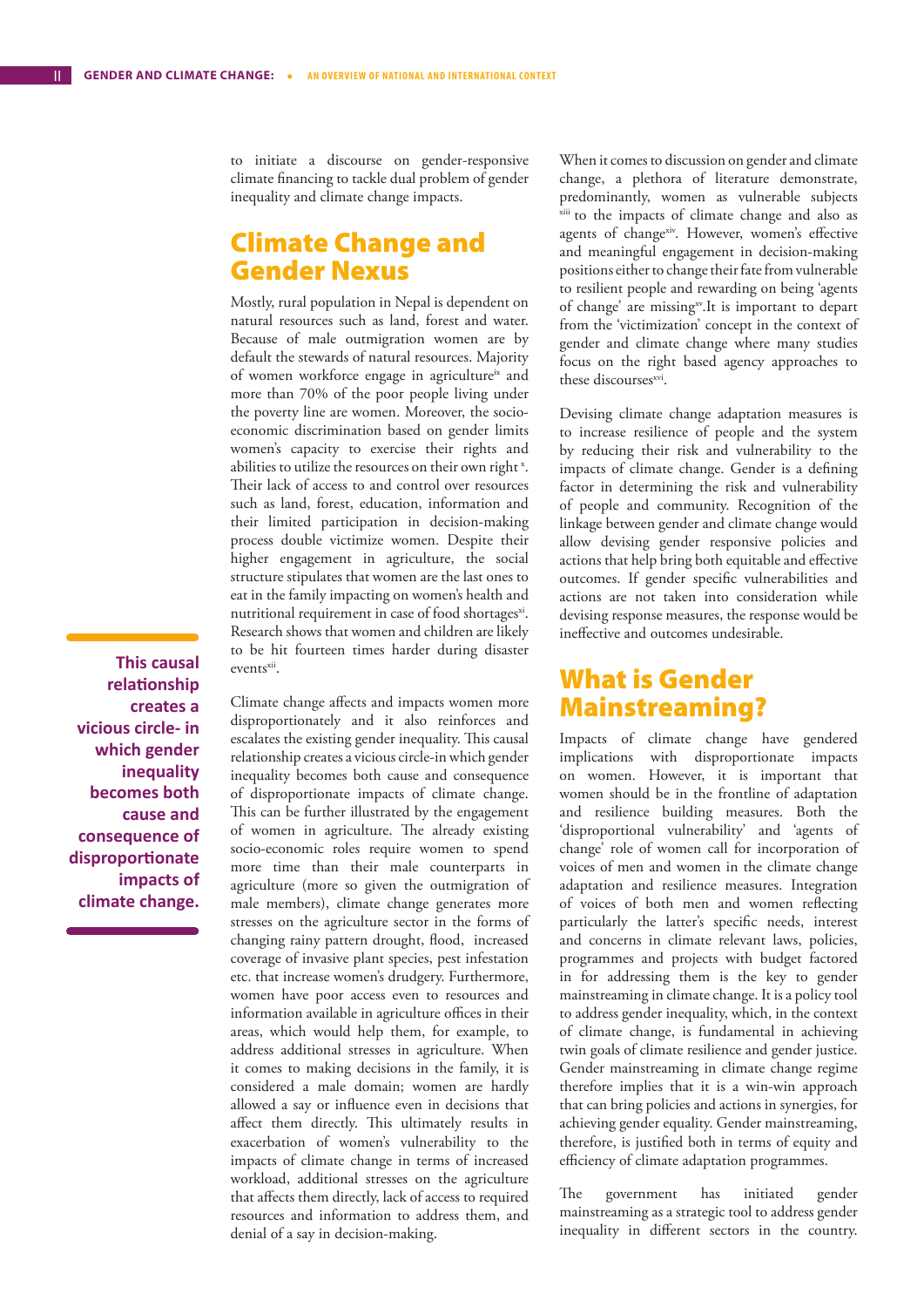The Ministry of Finance has formally brought to practice gender responsive budget code since fiscal year 2007/2008. It is aimed at integrating gender perspective into policy making and budgeting, and ensuring gender equality in decision making about public resources and allocation of government budget. Similar efforts are under way in the international arena to mainstream gender in climate change context. For example, gender considerations in the UN Framework Convention on Climate Change (UNFCCC) mandates and decisions, and gender mainstreaming in the Global Environment Facility (GEF), the Green Climate Fund (GCF) and the Clean Development Mechanism (CDM).

### Gender and Climate Change in Global Policy Context

When gender mainstreaming in climate change policy and actions was nowhere around the corner, the Beijing Declaration and Platform for Action BDPFA (1995) was the first international declaration to recognize the links between gender equality and climate change by identifying Women and the Environment as one of the twelve critical areas of concern<sup>xvii</sup>. It was well placed to help bridge this gap so as to address gender equality in the climate change and different policy endeavors for promoting gender equality and women's empowerment in climate responses at global level. It has set out three strategic action points.1 Nepal has since promoted gender equality as well as meaningful participation of women in all sectors by creating equitable opportunities and compensating for women's social disadvantages through specific gender mainstreaming strategic and action plans. In line with the BDPFA strategic action points, Nepal's then Ministry of Science, Technology and Environment (MoSTE) endorsed National Indoor Air Quality Standard and Implementation Guideline, which emphasizes gender friendly environment in the household (improved cooking stoves, using energy for lighting purposes, setting adequate ventilation systems, selecting and using fuels, improving personal behaviors inside the house). The Ministry also adopted Climate Change Policy 2011 and is currently drafting 'Climate Change and Gender Strategy and Action Plan'. Similarly, the Ministry of Agriculture developed long term 'Agriculture Development Strategy' whereby gender mainstreaming has been considered as one of the key strategies<sup>xviii</sup>.

### Gender Equality Issues in UNFCCC

Gender considerations within the UNFCCC negotiations and decisions have increased over time. The UNFCCC first addressed "Gender Equality" in 2001 aiming to increase women's participation in the negotiations. A 2005-study<sup>xix</sup> indicated that countries with higher proportions of women in their national legislative bodies are more likely to approve environmental agreements. In the 2014-COP20, UNFCCC launched the 'Lima Work Programme on Gender' to support implementation of gender -responsive climate policies and mandate across all areas of the negotiation.

The Paris Agreement adopted at COP21in 2015 was an important milestone in the direction of considering gender inclusion within the UNFCCC. The Paris Agreement also calls for gender- responsive and participatory approach to adaptation and capacity building actions. In compliance with the Paris Agreement, countries submitted their Intended Nationally Determined Contributions (INDCs). According to a 2016 report,<sup>xx</sup> as of April 2016, 161 countries submitted INDCs to UNFCCC secretariat. Out of the 161 INDCs, only 65 countries included reference to women or gender equality. As a 2016 research<sup>xxi</sup> found women and gender equality mentioned only in relation to adaptation (27 countries), mitigation (12 countries), implementation of global commitments (9 countries), and capacity building (5 countries) gender as a cross-cutting issue (22 countries). It shows that many INDCs refer gender as a cross- cutting issue in all climate change actions, policies and strategies. Only Liberia and Peru have developed their INDCs addressing the intersection of climate change and gender. Nepal's INDCs describe women as "vulnerable group" and refer gender as a crosscutting theme in the country's climate change strategies and policy.

The first ever UNFCCC Gender Action Plan (GAP) was adopted at COP23 in 2017. It recognizes the need for gender responsive climate change policy, adaptation and mitigation activities, climate finance, capacity building, and technology development and transfer at the regional, national and local levels. However, out of the thematic areas of UNFCCC (adaptation, mitigation, finance, technology and capacity building), most of the gender related decisions are on adaptation and capacity-building. A very little **Nepal's Nationally Determined Contributions (NDCs) describe women as "vulnerable group" and refer gender as a crosscutting theme in the country's climate change strategies and policy.**

<sup>&</sup>lt;sup>1</sup> Three strategic action points are: K1 -involve women actively in environmental decision making at all levels, K2- Integrate gender concerns and *perspective in policies and programmes for sustainable development and K3- Strengthen or establish mechanisms at national, regional and international level to assess the impact of development and environmental policies on women.*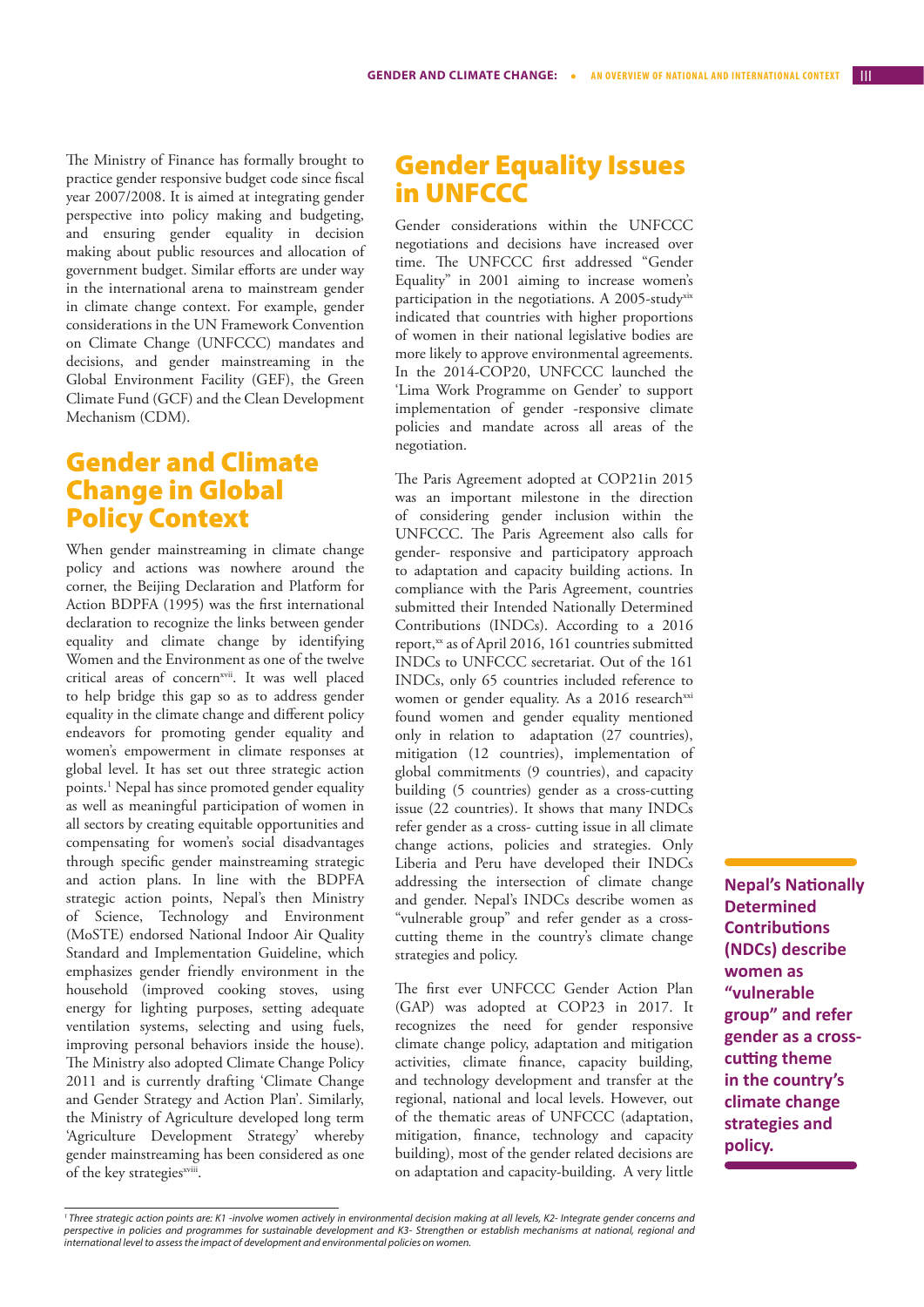mention of gender has been made in the areas of mitigation, finance and technology. There is no guiding mandate for gender-sensitive mitigation either. Therefore, a deduction can be made that gender finds a 'mention only' when it comes to impacts of climate change on women purportedly categorizing women as mere 'vulnerable group'; women's agency role is yet to be recognized.

policy has committed to contributing to gender equality and low emission and climate resilient development pathways. Additionally, it helps to ensure that GCF interventions and financing equally benefit women and men during any adaptation and mitigation activities. The Gender Policy is supported by a three-year Gender Action

| Year                      | <b>Gender equality milestone in the UNFCCC</b>                                                                                                                                                                                    |
|---------------------------|-----------------------------------------------------------------------------------------------------------------------------------------------------------------------------------------------------------------------------------|
| 2001                      | The first stand- alone decision on enhancing gender balance and women's participation. It integrates gender                                                                                                                       |
| COP7                      | equality as a quiding principle for National Adaptation Programmes of Action.                                                                                                                                                     |
| 2010<br>COP <sub>16</sub> | The Cancun Agreement under which decision on adaptation, REDD+ and capacity building includes refer-<br>ences to gender, and the Shared Vision outlines gender equality as equally important in all aspects of climate<br>action. |
| 2011                      | This COP adopted decisions on finance and technology including gender considerations namely in relation to                                                                                                                        |
| COP <sub>17</sub>         | the GCF and the CTCN.                                                                                                                                                                                                             |
| 2012                      | A second stand- alone decision on enhancing gender balance and making gender a standing agenda item of                                                                                                                            |
| COP <sub>18</sub>         | the COP.                                                                                                                                                                                                                          |
| 2013                      | The Warsaw International Mechanism (WIM) including a mandate for collection of gender-disaggregated                                                                                                                               |
| COP <sub>19</sub>         | data.                                                                                                                                                                                                                             |
| 2014                      | Two-year "Lima Work Programme on Gender" to further enhance gender balance and provide knowledge and                                                                                                                              |
| COP <sub>20</sub>         | capacity building on gender-responsive climate policy.                                                                                                                                                                            |
| 2015                      | The Paris Agreement concluded including gender equality in its preamble as well as references in adaptation                                                                                                                       |
| COP <sub>21</sub>         | and capacity building.                                                                                                                                                                                                            |
| 2016<br>COP <sub>22</sub> | Three-year extension of the Lima Work Programme on Gender.                                                                                                                                                                        |
| 2017<br>COP <sub>23</sub> | Two-year Gender Action Plan (GAP).                                                                                                                                                                                                |

**Green Climate Fund is the pioneering international financial instrument that has taken some steps towards mainstreaming gender into its operations as an essential element of its decisions on funding proposals.** 

*Source: Burn.B(2017). Pocket Guide to Gender Equality Under The UNFCC.ecbi.*

### Gender and Green Climate Fund

Green Climate Fund is the pioneering international financial instrument that has taken some steps towards mainstreaming gender into its operations as an essential element of its decisions on funding proposals. The promotion of gender equality in GCF is to mandate gender balance for its staff and Board. For example, gender balance has improved from 79:21 (male to female ratio) at the twelfth meeting of the Board to 57:43 by the sixteenth meeting of the Board<sup>xxii</sup>.It has developed a manual on gender and climate finance in collaboration with UN WOMEN.

GCF's gender-responsive approach is captured in the GCF interim Gender Policy and Action Plan which was adopted in March 2015. By adopting gender responsive approach, the GCF gender

Plan (2015-2017) in which targeted actions are proposed to put the gender policy's six principles into practice in GCF operations. The policy is being reviewed and a new Gender Equality and Social Inclusion Policy and Action Plan has been drafted. The objectives of new gender policy are: i) advance gender equality and women's empowerment through climate change mitigation and /or adaptation actions, ii) minimize gender related risks and safeguard women's rights in all climate change action<sup>xxiii</sup>.

Although, the GCF has made it mandatory to integrate gender into the design, implementation and monitoring of climate projects or programmes, there are still challenges in its implementation in practice. A study in 2017 found that despite clear mandate for addressing gender equality in climate policy and action, gender considerations tend to be sidelined or watered down at national programme levelsxxiv.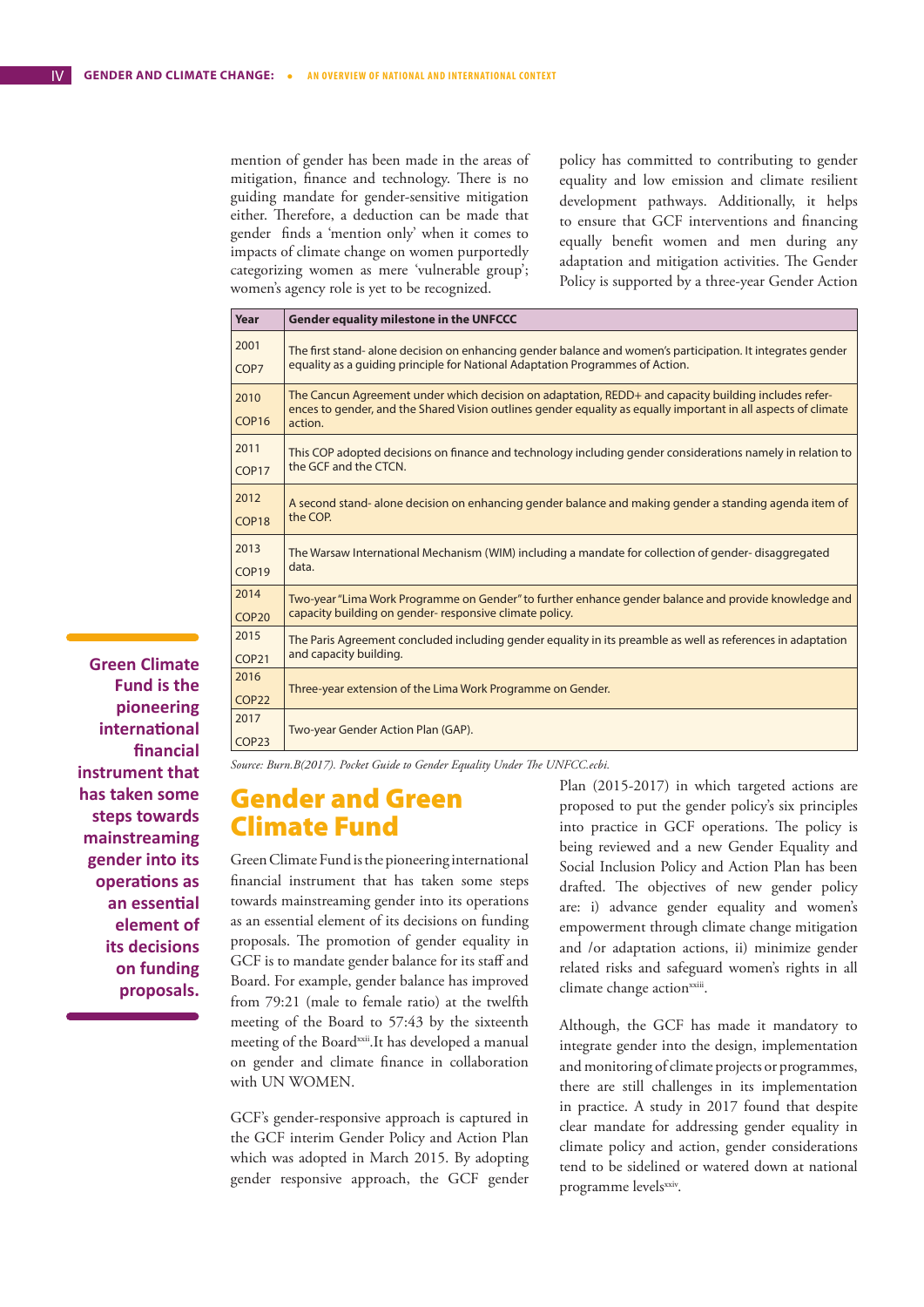| GCF's six gender policy principles                                                                                                     |
|----------------------------------------------------------------------------------------------------------------------------------------|
| a. Commitment to gender equality and equity                                                                                            |
| b. Inclusiveness in terms of applicability to all the<br>Fund's activities                                                             |
| c. Accountability for gender and climate change<br>results and impacts                                                                 |
| d. Country ownership in terms of alignment with<br>national policies and priorities, and inclusive stake-<br>holder participation      |
| e. Competencies throughout the Fund's institutional<br>framework                                                                       |
| f.<br>Equitable resource allocation so that women and<br>men benefit equitably from the Fund's adaptation<br>and mitigation activities |
| $\blacksquare$                                                                                                                         |

*Source: https://www.greenclimate.fund/how-we-work/ mainstreaming-gender/gender-action-in-practice*

### Gender and Climate Change in National Context

Nepal is currently in the process of implementing its new federal constitution that has devolved the authority to make necessary laws and policies to provincial and local governments. This provides all the three layers of government an opportunity to work in such a manner as to align the ambitions with the globally agreed goals, targets and commitments as outlined in Sustainable Development Goals (SDGs), Sendai Framework for Disaster Risk Reduction and Paris Agreement. The Constitution of Nepal guarantees gender equality and justice from right based perspective<sup>xxv</sup>. The Government of Nepal has, accordingly, recognized gender equality and women's empowerment as a most important inclusive development imperative. This is evidenced by such initiatives as integration of gender considerations in the country's periodic and sectoral plans, implementation of gender responsive budget code and designation of gender focal points at all sectoral ministries. Despite these positive macro indicators, gender inequality, however, persists as the country's socio-economic and human rights challenge. Meanwhile, it is highly imperative that the provincial and local governments, now mandated with law and policy making independently, also ensure gender considerations in the laws and policies they formulate and their effective implementation in such a manner as to contribute to the country's global commitments including those related to climate change.

With the federal structure now in place, the country has the opportunity to revisit the existing laws, policies and mechanisms related to climate change, address the gaps and encourage and support provincial and local governments to prioritize climate change with strong gender considerations in their law and policy making process. This is also an opportunity for the government to attune its national gender specific objectives to climate change specific objectives and design harmonized actions so as to address these twin challenges. As gender and climate change mainstreaming is a process-oriented governance issue it requires continuous and sustained engagement to bring the expected results.

Nepal devised National Climate Change Policy in 2011. The policy clearly depicts Nepal as one of the countries most disproportionately vulnerable to climate change. The policy has prioritized participation of women in implementation of climate adaptation and climate related programmexxvi. Although, the policy is silent on gender specific climate vulnerabilities and needs, it recognizes the importance of women's engagement in implementation of climate adaptation programmess<sup>xxvii</sup>. This implies that the policy has recognized women as 'vulnerable group' thereby reinforcing the victimization concept which negates women's agency role.

National Adaptation Programme of Action (NAPA)xxviii and National Adaptation Plans (NAPs) have identified 'gender' as the crosscutting theme. NAPA<sup>xxix</sup> has recognized the gender differentiated impacts of climate change and taken account of gender-related issues in developing priority projects on adaptation. Similarly, with the realization of the weakness of the existing vulnerability assessment framework in adequately recognizing the nuances of gender differentiated vulnerabilities, NAPs has developed a Vulnerability and Risk Assessment Framework with separate set of gender and diversity indicators. This has provided a strong foundation for designing gender responsive adaptation programmes and projects.

Meanwhile, the Government of Nepal is formulating a Climate Change and Gender Strategy and Action Plan. Once brought to practice, this strategy is expected to further support gender mainstreaming in climate change policy programming and, thereby, development of gender-responsive climate change programmes. The government is yet to make public the strategy.

The existing policies and plans on climate change

**With the federal structure now in place, the Government of Nepal has the opportunity to revisit the existing laws, policies and mechanisms related to climate change, address the gaps and encourage and support provincial and local governments to prioritize climate change with strong gender considerations in their law and policy making process.**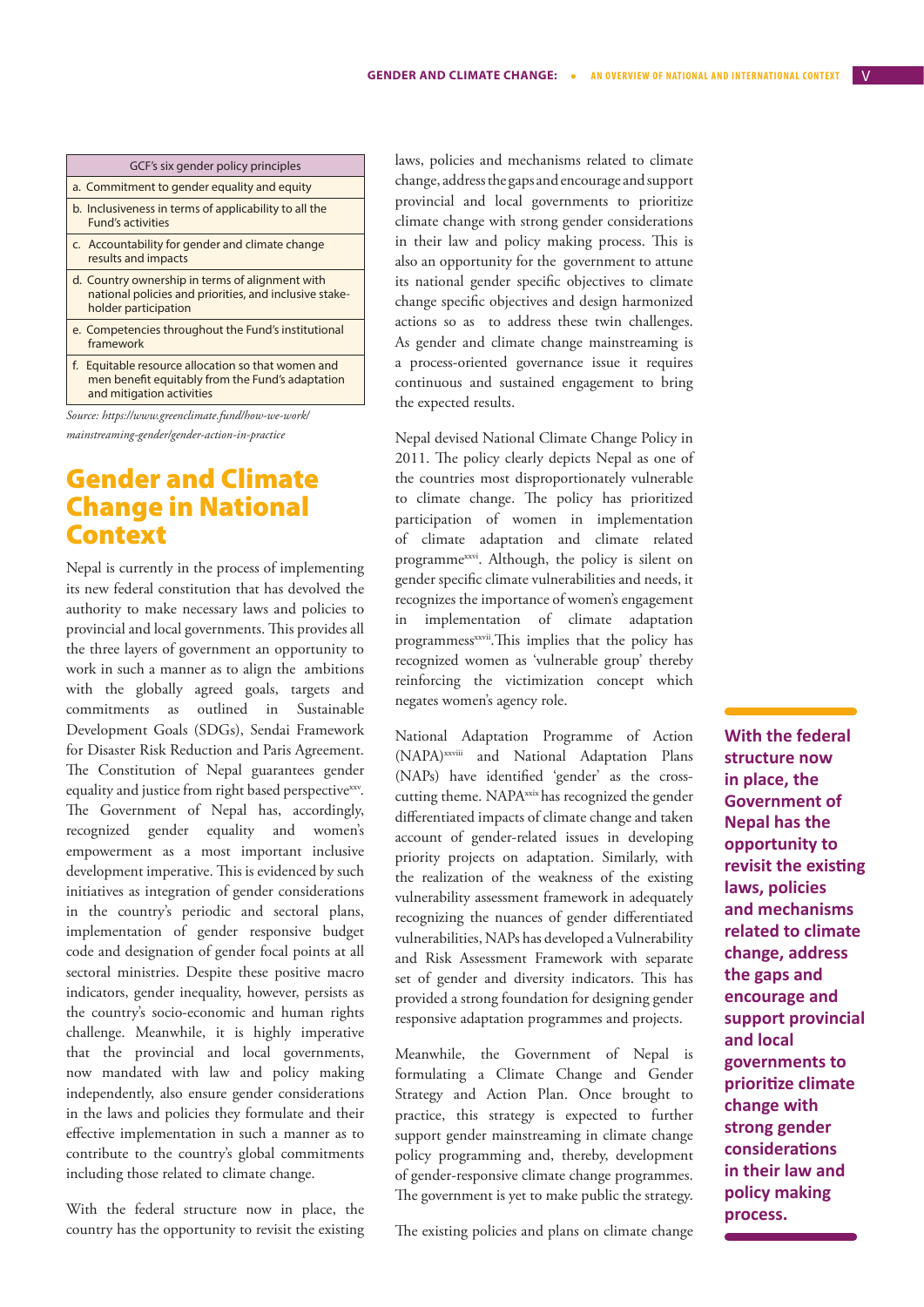have incorporated gender considerations as a key element in climate change programing. The projects and programmes have considered gender-differentiated needs and designed activities accordingly. This has proven effective in addressing gender specific needs to some extent. However, what is missing is women's meaningful participation in these programmes and projects design processes. Proactive effort from women's organizations for influencing climate change policy and programming processes is also quite rare. For a gender-responsive climate change programming to materialize it is essential that women's groups and organizations participate in such processes including budget preparation process and monitoring without limiting them only to implementation. A case of Nepal Climate Change Support Programme (NCCSP) below further illustrates this problem.

Guided by the constitutionally guaranteed rightbased approach, proportional representation of men and women in the governance structure, and efforts to ensure accountable public expenditure and improved gender equality is progressing moderately.2 The systemic socio-economic exclusion of women further escalating their vulnerabilities still remains a persistent problem. Mere recognition of rights and entitlements in the law without substantive and meaningful participation of women in all spheres and adequate resources to address their specific challenges and vulnerabilities would not help much in achieving the expected gender equality goals.

**Guided by the constitutionally guaranteed rightbased approach, proportional representation of men and women in the governance structure, and efforts to ensure accountable public expenditure and improved gender equality is progressing moderately.**



*Photo Credit : Prakriti Resources Centre*

#### **GENDER DIMENSION: NEPAL CLIMATE CHANGE SUPPORT PROGRAMME**

#### **Gender and Climate Change Mainstreaming- some insight into implementation of Nepal Climate Change Support Programme (NCCSP) 2013-2017**

Working through government structure and system, NCCSP aims at supporting mainstreaming climate change adaptation at the local level by developing and implementing Local Level Adaptation Plans for Action (LAPAs). NCCSP is working in 14 highly climate vulnerable districts identified by NAPA.

A review of the project design and progress reports shows that gender has been an important dimension of NCCSP. Gender considerations are ensured in its rationale, objectives, program output, implementation strategies and target groups. It has also provisioned gender parity in institutional setting, sex disaggregated data generation, and gender specific outcome monitoring and evaluation. What it seems to be missing out are gender specific vulnerability analysis, gender analysis, gender auditing, gender specific budget lines, gender specific M&E obligations and outcome criteria. Vulnerability analysis and women-specific programs may be considered during implementation but this would be on an ad-hoc basis unless they are part of the project design.

**Gender parity in institutional setup:** The project has provisioned 17% women's representation in Distrct Energy Environment and Climate Change Coordination Committee (DEECCC) (position based) and 48% in Village Energy Environment Climate Change Coordination Committee (VEECCCC)

**Target in beneficiary level:** The project has envisioned at least 50% women in its target groups and it increased to 51% in 2017. It aims to ensure 17% women's representation in decision making bodies in DEECCCC, 38% in V/MEECCCC and 34% in executive positions in user committees.

**Capacity building-** The project provided GESI training to DEECCCC and VEECCCC members focusing on disproportionate impacts of climate change on women and ways to mainstream GESI perspectives in adaptation planning. A total of 4,946 D/E/MEECCCC members (43% female) received training in Climate Change Adaptation (CCA) and using GESI tools and approaches at all levels.

**Target programs:** Women specific programmes under the project focus on reducing workload of women, and ensuring their access to clean water, energy, new agriculture technologies, etc.

**Achievements from programs:** Some of the achievements include improved access of women to clean water and sanitation, clean energy, improved livelihood with new agriculture technologies and other non-traditional livelihood practices such as Improved Water Mill (IWM). In addition, Improved Cooking Stove (ICS) has improved women's health.

**Funded by:** DFID, EU; Project Period: 2013-2017; TA: UNDP

**Implementing Agency:** Ministry in collaboration with Ministry of Fedral Affairs and Local Development (MoFALD) and its local level structures, and Alternative Energy Promotion Centre (AEPC).

**Policy linkage:** NAPA, LAPA, Climate Change Policy, Periodic Plan

*2 The Human Development Index and Gender Empowerment Index shows that Nepal in the 145th position among 188 countries and 121st position among 136 countries respectively.*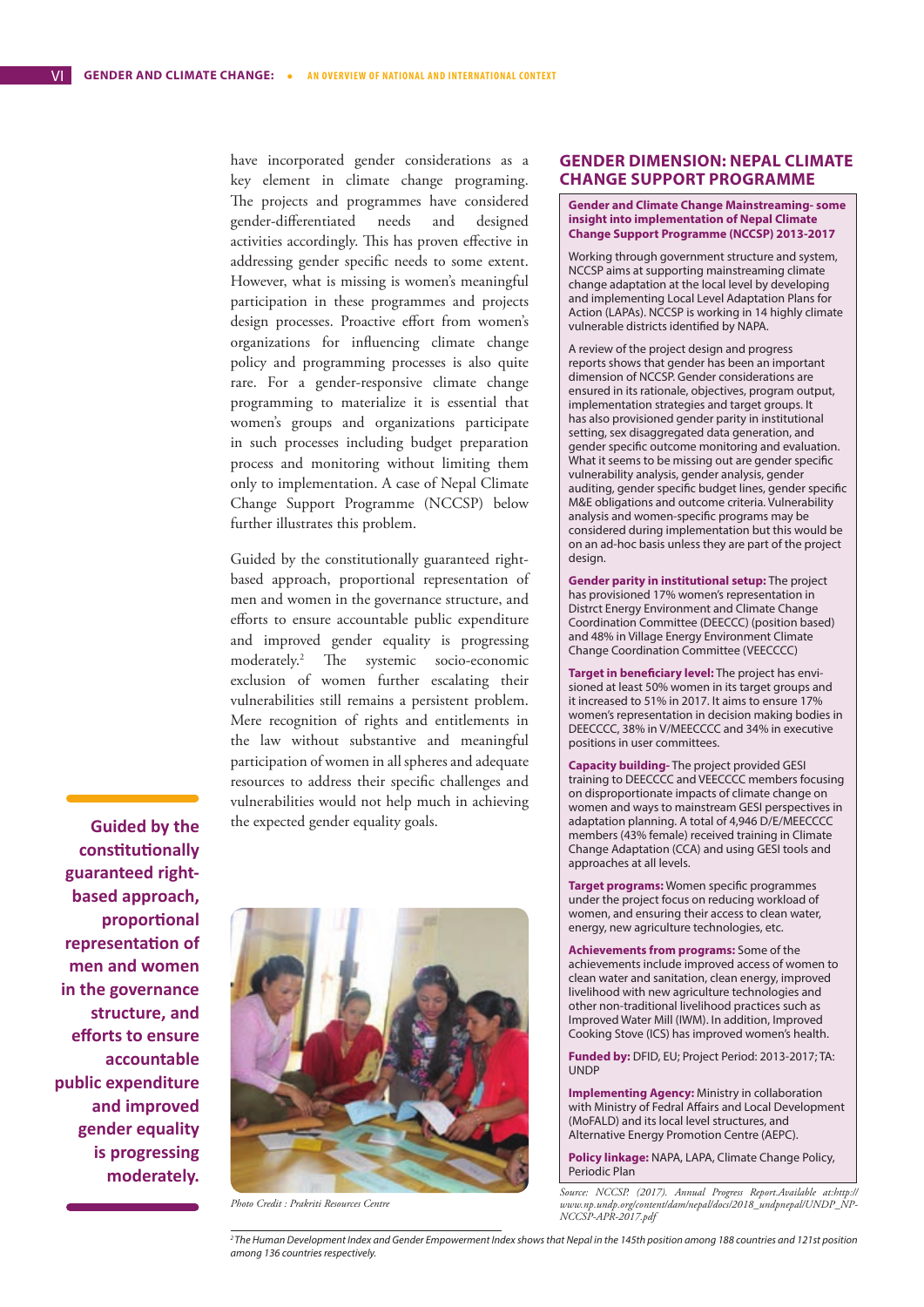### Conclusion and Recommendations

Gender is drawing increased attention in international climate change negotiations. With the adoption of GAP, the countries have affirmed their commitment to strengthening gender in the UNFCCC negotiation processes. International climate finance instruments such as GCF policy on gender have provided much needed impetus to addressing gender specific vulnerabilities through gender-responsive climate change programmes and projects. Now, it is high time that countries initiated addressing gender specific issues through national and sub-national legal, institutional and financial mechanisms related to climate change. Nepal has already taken a step ahead in this direction with National Climate Change Policy, NAPA and NAPs prioritizing gender as a cross cutting theme, mainly in adaptation.

Gender mainstreaming is an important tool to ensure gender-responsive climate change programming. Several programme and projects have adopted gender mainstreaming while formulating climate change programmes and projects. However, present practices have no room for meaningful engagement of women and their originations in design processes of the programmes and projects, hence women are considered 'vulnerable group'; they may be consulted but are denied a stake in the project's decisions. Therefore, in order to realize the gender equality goals envisioned by the government and address gender specific climate vulnerabilities, it is crucial to mainstream gender in climate change related laws, plans, policies, programmes as well as in monitoring and evaluation frameworks.

Climate finance provides a unique opportunity for developing countries like Nepal to resolve long-standing problems of gender inequality and address climate change impacts. By ensuring gender considerations in climate change programmes and projects, problems of gender inequality and discrimination can be addressed implicitly or explicitly. Gender-responsive climate change programming is the key to achieving this dual objective of addressing gender inequality and climate impacts.

### **RECOMMENDATIONS**

- **n** Nepal needs to contextualize and roll out UNFCCC's Gender Action Plan championing the gender considerations in climate change policy and actions. Development and implementation of gender strategy would be a crucial step in this direction.
- The Government of Nepal needs to finalize the gender strategy on climate change that is currently being drafted through wider consultations with environmental organizations, women's rights organizations and other civil society organizations. The strategy should provision engagement of women and their organizations not only in adaptation, but in all major themes of climate change i.e. adaptation, mitigation, finance, technology and capacity building in order to dispel the notion that women are mere "vulnerable group".
- The donor agencies and the Government of Nepal should make it mandatory to mainstream gender in climate change proposals, their projects and programmes implementation, and also in monitoring and reporting. In order to effectively translate these desirable outcomes into reality the government should focus on making climate finance more gender responsive.
- National and international civil society organizations must support to strengthen women's and their organizations' capacity to engage in policy discourses related to climate change and climate finance.

#### **Gender**

**mainstreaming is an important tool to ensure genderresponsive climate change programming. Several programme and projects have adopted gender mainstreaming while formulating climate change programmes and projects.**